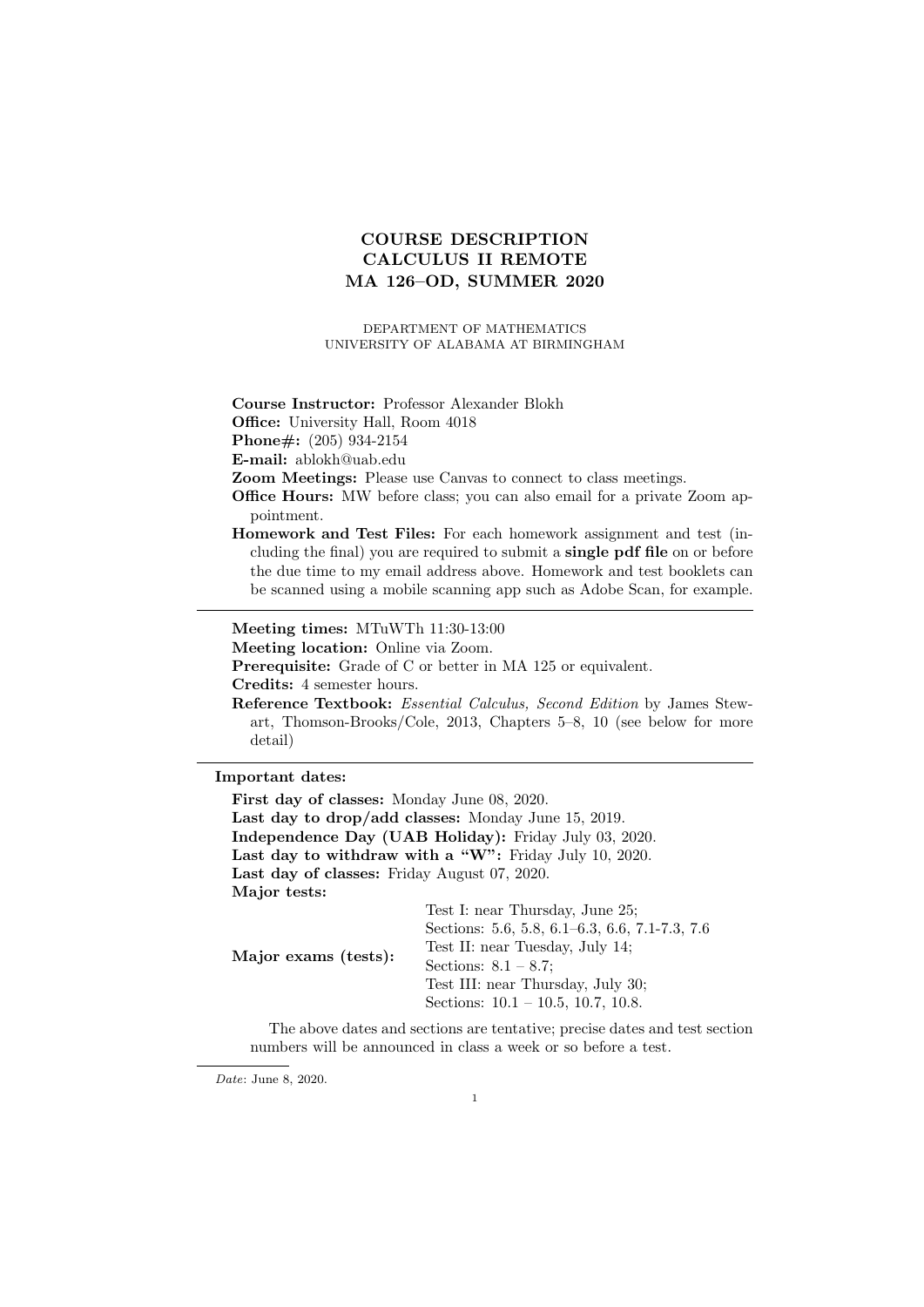2 DEPARTMENT OF MATHEMATICS UNIVERSITY OF ALABAMA AT BIRMINGHAM

Exam Week: August 08 – August 14, 2020.

Final exam: 4:15-6:45pm Wednesday August 12, 2020; Zoom.

## Course policies.

- Please make sure that you are able to receive e-mail through your Blazer-ID account. Official course announcements may be sent to that address.
- If you are contacted by the Early Alert Program, consider taking advantage of their services; see Student Resources on the Blazernet website.
- For disability accommodations contact DSS at 934-4205 or at  $dss@uab.edu$ .
- The lowest weekly homework grade will be dropped to account for any missed assignments due to illness or any other circumstance.
- If a test is missed due to a serious verifiable circumstance or official university business, the test grade will be replaced with the properly rescaled final exam score. You must advise the instructor of such circumstances at the earliest possibility before the exam takes place.
- While calculators that do not have access to the internet are permitted, no books or notes will be allowed during any of the tests, with the exception that you are allowed to bring in one  $8.5'' \times 11''$  sheet of your own construction to each test/final.

## Methods of teaching and learning.

- 35 90-minute class meetings consisting of lectures and discussions of examples and homework problems. Time for three in-class tests is included.
- In the majority of cases you will have to work with Khan Academy lectures available online; these lectures and the textbook are the main source of theoretical material for you. The actual video lectures can be found in the course of Calculus BC on their web site at

https://www.khanacademy.org/math/ap-calculus-bc

- Your online lectures will be devoted to a brief overview of the theoretical material and then to solving related problems. Consider these as you daily in-class tutorials. I or my assistant will solve problems, and you will have a chance to ask questions in the process to make sure that your understanding is correct.
- Students are expected to undertake at least 15 hours of private study and homework per week during the term.
- Each week you will be assigned the homework assignment for the week. The assignments are always due on that Sunday. E.g., if your homework is assigned on Tuesday June 23, then it is due on Sunday, June 28. Late submissions will be graded for correctness, but will not count toward the course score.
- At least one class before any midterm test will be used in similar fashion as a tutorial for your test review problems, which I will distribute at least a week before each test.

#### Aims of the course.

Upon successful completion of the course a student

- understands the concept of definite integral;
- is able to apply the definite integral to find volumes, work, and arc length;
- knows the basic techniques of integration;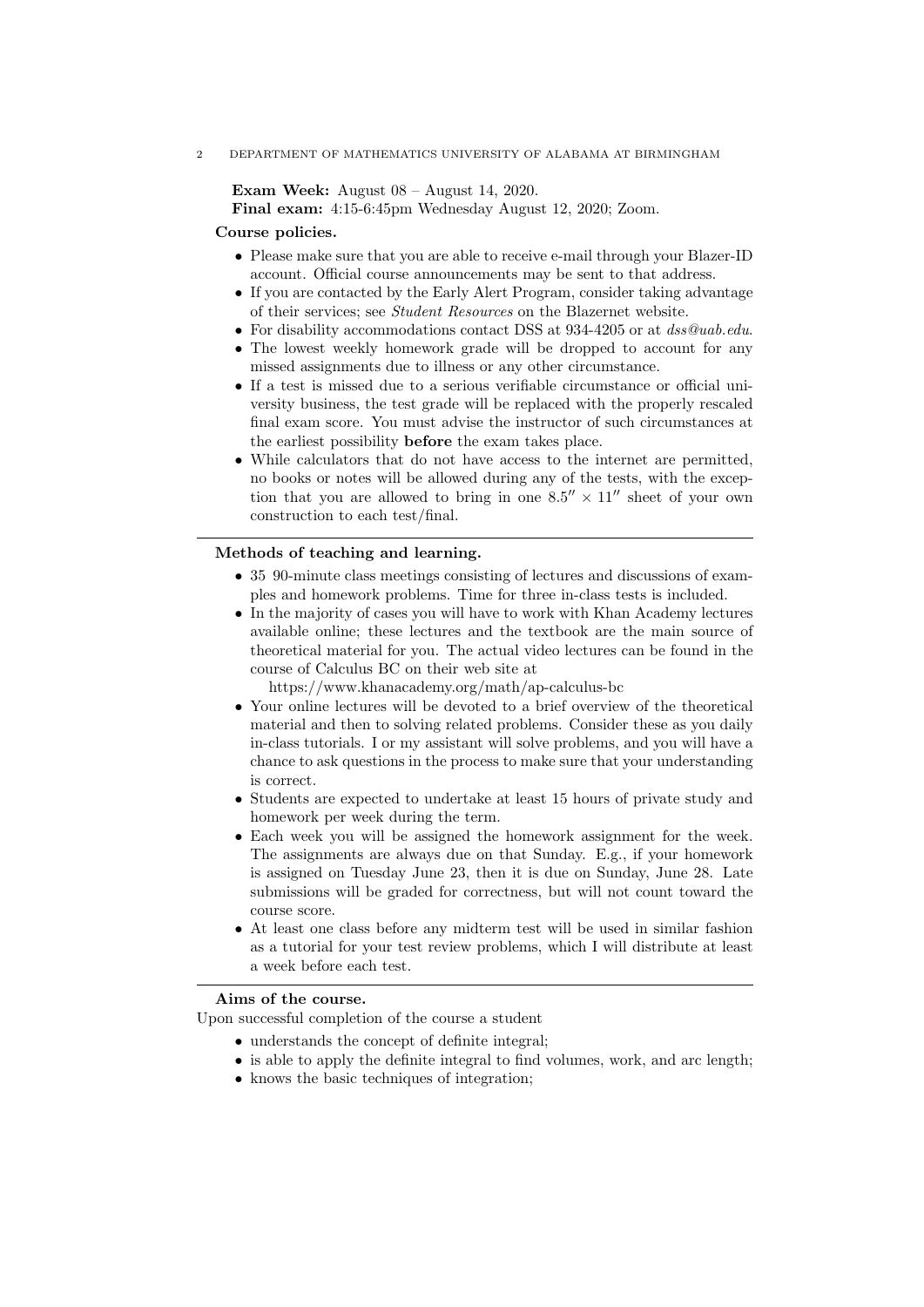COURSE DESCRIPTION CALCULUS II REMOTE MA 126–OD, SUMMER 2020 3

- is able to apply Calculus concepts to problems in Physics and Engineering;
- understands the concept of a vector, can perform basic vector calculations, and is able to use vectors to describe lines and planes in space;
- understands the concept of vector-valued functions, and is able to use vector functions to describe parametric curves, tangent vectors and velocity;
- is able to determine the convergence/divergence of improper integrals, sequences, and infinite series; and
- can find power series representations of functions and use them for approximation, evaluation of integrals, and limits.

The understanding of a concept is demonstrated by an ability to solve pertinent problems related to that concept.

#### Course content.

- Basic techniques of integration including substitution, integration by parts, partial fractions and the use of tables.
- Applications of integration (area, volume, work).
- Sequences and series, power series.
- Vectors in three dimensions, their geometric and algebraic representation, dot product and cross product.
- Equations of lines and planes.
- Vector functions and parametric curves, tangent vectors, arc length, velocity and speed.

#### Assessment procedures.

- Student achievement will be assessed by the following measures:
	- Webassign. Your online homework contributes  $20\%$  to the course average.
	- Regular graded homework. Written homework will be assigned each week and will be due on Friday of the same week. It contributes 20% to the course average. Problems on tests are modeled after homework problems and webassign problems.
	- Three 90-minute in-class tests. Each test contributes 12% to the course average and typically includes a mixture of shorter questions (or parts of questions) designed to test insight and manipulative skills, together with longer problems requiring in-depth understanding, including "word" problems.
	- 150-minute comprehensive final examination. The final is comprehensive and contributes 24% to the course average.
- Your course performance is your course average, which is a number between 0 and 100 obtained by adding the weighted scores from the homework, tests, and final.
- Your final grade is determined according to the following table: Course performance: 88-100 75-87 62-74 50-61 below 50 Final Grade: A B C D F
- After the final exam score and grades have been entered, grades may be checked via https://www.uab.edu/cas/mathematics/resources under the heading Check Grades.